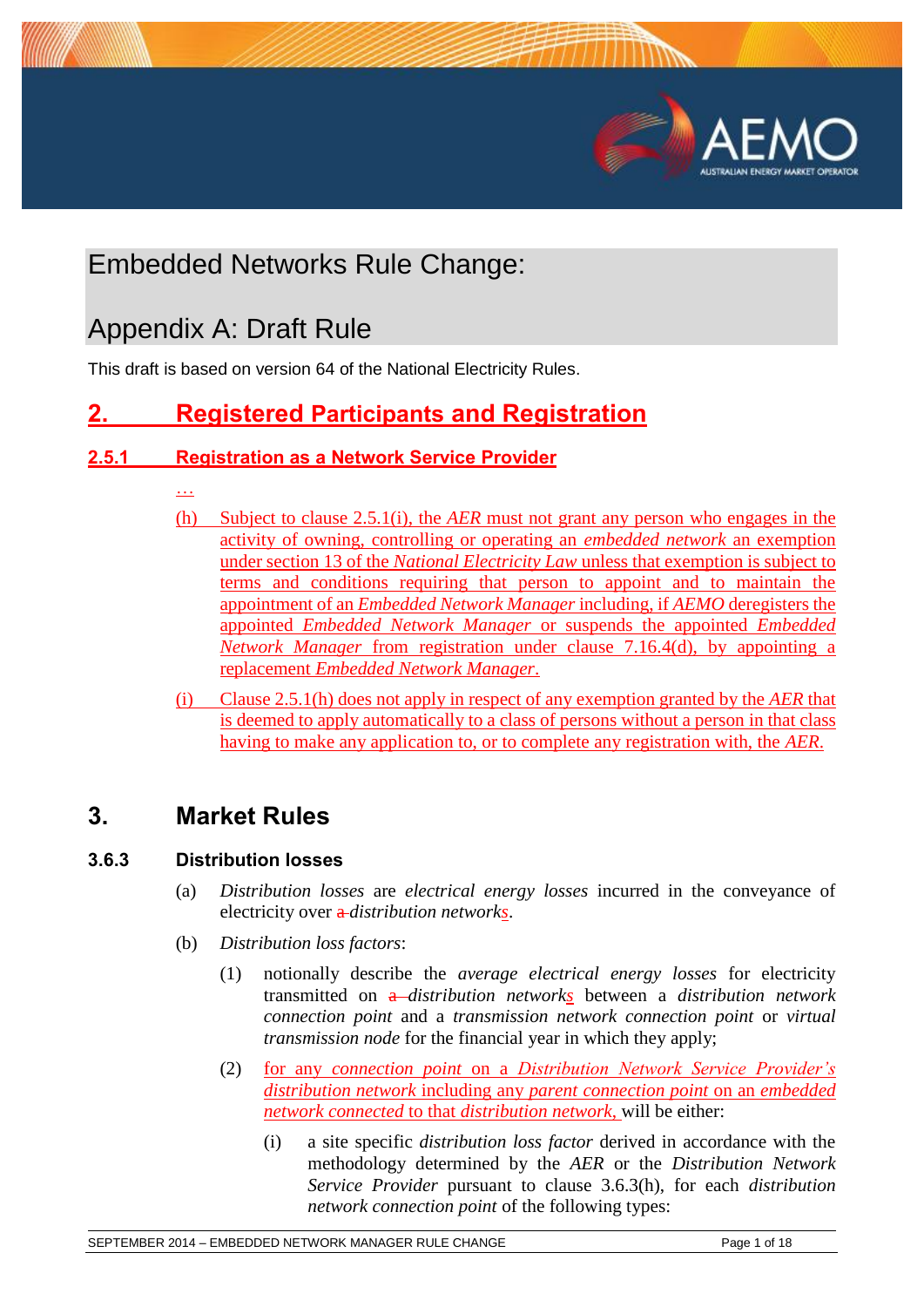

- (A) a *connection point* for an *embedded generating unit* with actual *generation* of more than 10MW, based on the most recent data available for a consecutive 12 month period at the time of determining the *distribution loss factor*. Where relevant data is not available for a consecutive 12 month period as a *distribution network connection point* is newly established or has been modified, a *Network Service Provider* may determine whether an *embedded generating unit* has *generation* of more than 10MW, based on its best projection of *generation* in the *financial year* in which the *distribution loss factor* is to apply, taking into account the terms of the relevant *connection agreement*;
- (B) a *connection point* for an end-user with actual or forecast *load* of more than 40GWh or an electrical demand of more than 10MW, based on the most recent data available for a consecutive 12 month period at the time of determining the *distribution loss factor*. Where relevant data is not available for a consecutive 12 month period as a *distribution network connection point* is newly established or has been modified, a *Network Service Provider* may determine whether an end-user has *load* of more than 40GWh or forecast *peak load* of more than 10MW, based on its best projection of *load* in the *financial year* in which the *distribution loss factor* is to apply, taking into account the terms of the relevant *connection agreement*;
- (C) a *connection point* for a *Market Network Service Provider*; and
- (D) a *connection point* between two or more *distribution networks*; or
- (ii) a standard *distribution loss factor*, for all *connection points* on the *Distribution Network Service Provider's distribution network* not of a type described in clause  $3.6.3(b)(2)(i)$ ; derived, in accordance with the methodology determined by the *AER* or the *Distribution Network Service Provider* pursuant to clause 3.6.3(h), using the volume weighted average of the *average electrical energy loss* between the *transmission network connection point* or *virtual transmission node* to which it is assigned and each *distribution network connection point* in the relevant *voltage* class (determined in accordance with clause 3.6.3(d)(2)) assigned to that *transmission network connection point* or *virtual transmission node*, for all *connection points* on a *distribution network* not of a type described in clause 3.6.3(b)(2)(i);

This clause is classified as a civil penalty provision under the National Electricity (South Australia) Regulations. (See clause 6(1) and Schedule 1 of the National Electricity (South Australia) Regulations.)

(2A) for any *connection point* on an *embedded network* excluding any *parent connection point* on an *embedded network connected* to a *Distribution Network Service Provider's distribution network*, will be a site specific or standard *distribution loss factor* derived in accordance with relevant conditions included for that purpose in the exemption granted by the *AER* under section 13(3) of the *National Electricity Law* and clause 2.5.1(d) in respect of that *embedded network*; and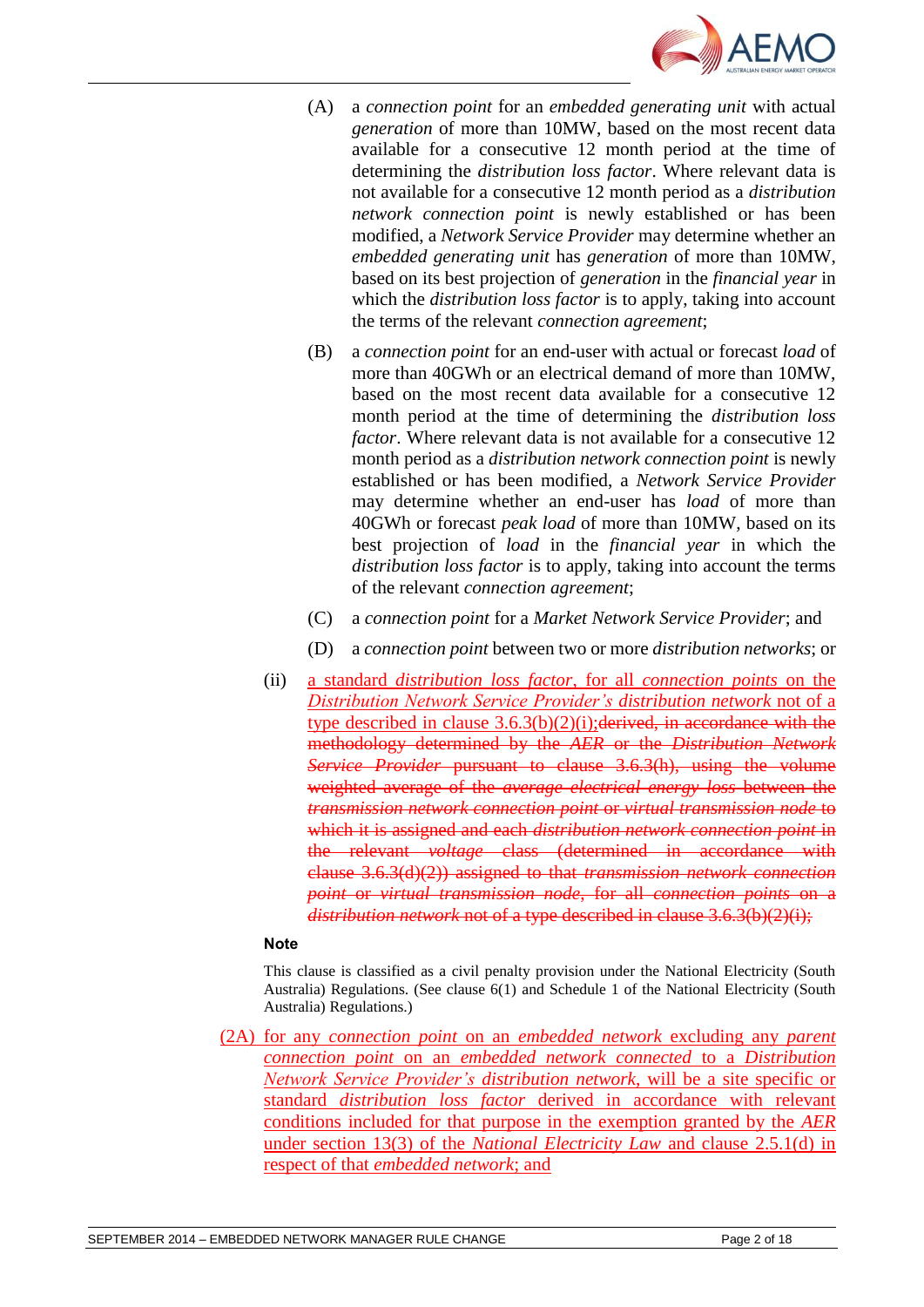

(3) are to be used in the settlement process as a notional adjustment to the electrical *energy*, expressed in MWh, flowing at a *distribution network connection point* in a *trading interval* to determine the *adjusted gross energy* amount for that *connection point* in that *trading interval*, in accordance with clause 3.15.4.

#### **Note**

This clause is classified as a civil penalty provision under the National Electricity (South Australia) Regulations. (See clause 6(1) and Schedule 1 of the National Electricity (South Australia) Regulations.)

(b1) Where a *Generator*, or a *Small Generation Aggregator*, meets the reasonable cost of the *Distribution Network Service Provider* in performing the necessary calculation in respect of a *generating unit* of up to 10MW or 40GWh per annum capacity, the *Distribution Network Service Provider* must calculate a site specific *distribution loss factor* that, notwithstanding any other provision of the *Rules* to the contrary, for the purposes of the *Rules* is to apply in respect of that *generating unit* on the same basis as applies for a *generating unit* of more than 10MW or 40GWh per annum capacity as though the *generating unit* were a unit of more than 10MW or 40GWh per annum capacity.

#### **Note**

This clause is classified as a civil penalty provision under the National Electricity (South Australia) Regulations. (See clause 6(1) and Schedule 1 of the National Electricity (South Australia) Regulations.)

- (c) Each *Distribution Network Service Provider* must assign each *connection point* on its *distribution network*, of a type described in clause 3.6.3(b)(2)(i), to a single *transmission network connection point* taking into account normal *network* configurations and predominant *load* flows.
- (d) Each *Distribution Network Service Provider* must assign each *connection point* on its *distribution network*, which is not of a type described in clause  $3.6.3(b)(2)(i)$ :
	- (1) where practicable, to a single *transmission network connection point* or otherwise, to a *virtual transmission node*, taking into account normal network configurations and predominant *load* flows; and
	- (2) to a class of *distribution network connection points* based on the location of, *voltage* of and pattern of electrical *energy* flows at the *distribution network connection point*.
- (e) So far as practicable, the assignment of *connection points* on the a *distribution network* to:
	- (1) *transmission network connection points* under clause 3.6.3(c); or
	- (2) *transmission network connection points* or *virtual transmission nodes* and a class of *distribution network connection points* under clause 3.6.3(d),

must be consistent with the geographic boundaries of the *pricing zones* for use in *distribution service* pricing, and the *voltage* levels incorporated within those *pricing zones*.

- (f) The assignment of *connection points* on a *distribution network*:
	- (1) to a single *transmission network connection point* under clause 3.6.3(c); or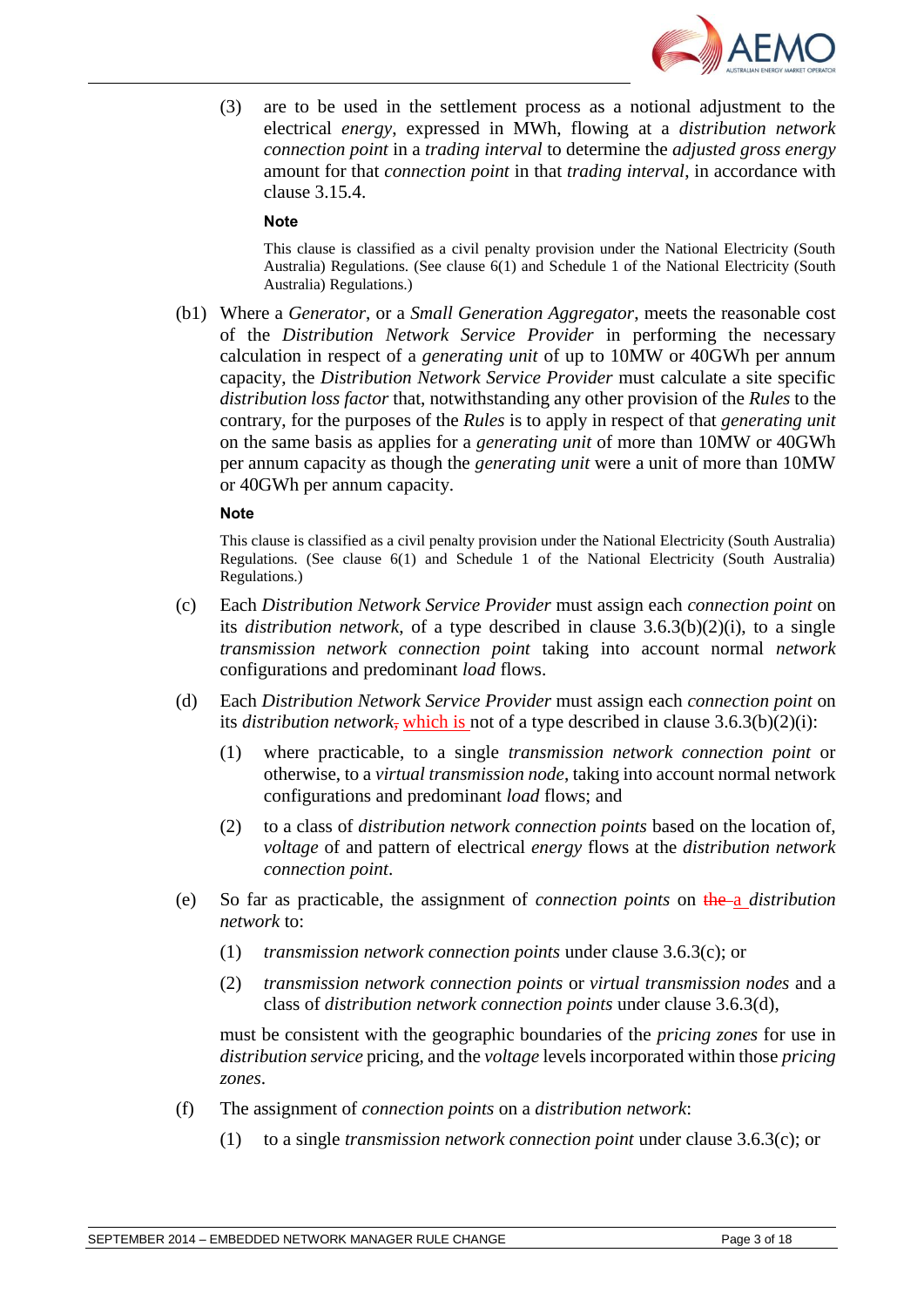

This clause is classified as a civil penalty provision under the National Electricity (South Australia) Regulations. (See clause 6(1) and Schedule 1 of the National Electricity (South Australia) Regulations.)

(2) to a *transmission network connection point* or *virtual transmission node* and a class of *distribution network connection points* under clause 3.6.3(d),

is subject to the approval of the *AER* and the *Distribution Network Service Provider* must inform *AEMO* of such approved assignments.

- (f1) The relevant *Embedded Network Manager* must assign each of the following *connection point* on an *embedded network* as follows:
	- (1) if the *embedded network* is *connected* to a *Distribution Network Service Provider*'s *distribution network*, then each *child connection point* on that *embedded network* is to be assigned to the same single *transmission network connection point* or *virtual transmission node* to which under clause 3.6.3(c) or (d) the *Distribution Network Service Provider* has assigned the *parent connection point* on that *embedded network*;
	- (2) if the *embedded network* is *connected* to another *embedded network* which is, or which is one in a series of *embedded networks* which ultimately is, *connected* to a *Distribution Network Service Provider*'s *distribution network*, then each *child connection point* on that *embedded network* is to be assigned to the same single *transmission network connection point* or *virtual transmission node* to which under clause 3.6.3(c) or (d) the *Distribution Network Service Provider* has assigned the *connection point* on the *Distribution Network Service Provider's distribution network* through which electricity is conveyed to that *embedded network*;
	- (3) if the *embedded network* is *connected* to a *transmission network* at a *transmission network connection point*, each *connection point* on that *embedded network* is to be assigned to that t*ransmission network connection point*; and
	- (4) if the *embedded network* is *connected* to another *embedded network* which is, or which is one in a series of *embedded networks* which ultimately is, *connected* to a *transmission network* at a *transmission network connection point*, each *connection point* on that *embedded network* is to be assigned to that t*ransmission network connection point*.
- (g) *Distribution loss factors* must be determined by a *Distribution Network Service Provider* for all *connection points* on its *distribution network* either individually, for all connection points*connection points* assigned to a single *transmission network connection point* under clause 3.6.3(c), or collectively, for all *connection points* assigned to a *transmission network connection point* or a *virtual transmission node* and a particular *distribution network connection point* class under clause 3.6.3(d), in accordance with:
	- (1) the methodology developed, *published* and maintained by the *AER* for the determination of *distribution loss factors*; or
	- (2) where the *AER* has not *published* a methodology under clause 3.6.3(g)(1), the methodology developed, *published* and maintained by the *Distribution Network Service Provider* for the determination of *distribution loss factors*.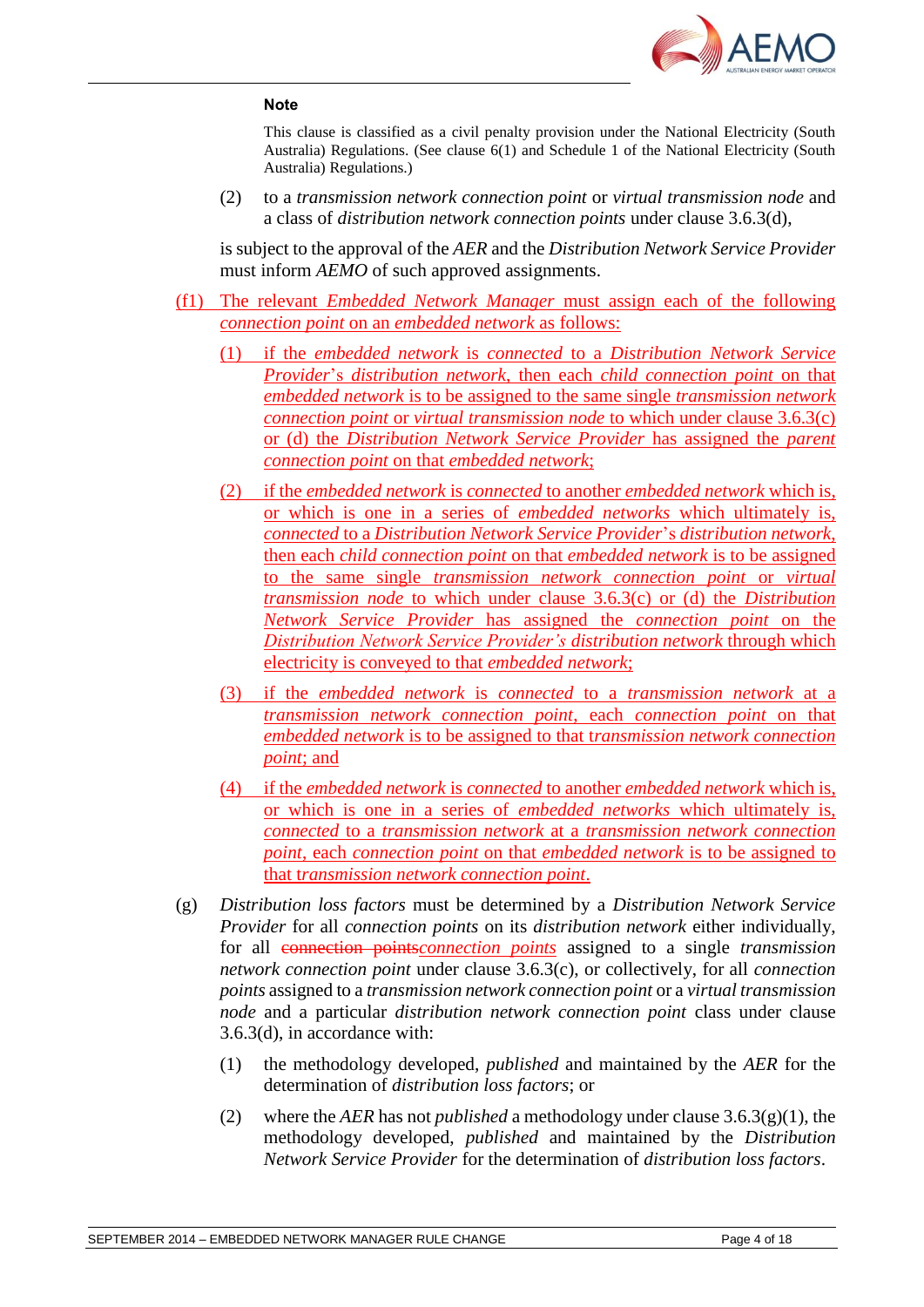

This clause is classified as a civil penalty provision under the National Electricity (South Australia) Regulations. (See clause 6(1) and Schedule 1 of the National Electricity (South Australia) Regulations.)

- (g1) If a person is an *Exempt Network Service Provider* in respect of an *embedded network* and that person's exemption includes a condition requiring that person to determine a *distribution loss factor* for *connection points* of either or both of the following kinds:
	- (1) *child connection points* on that *embedded network*; and
	- (2) if the *embedded network* is *connected* to a *transmission network*, the *parent connection point* on that *embedded network*,

then that person must determine a *distribution loss factor* for those *connection points* in accordance with conditions included for that purpose in the exemption.

#### **Note**

This clause is classified as a civil penalty provision under the National Electricity (South Australia) Regulations. (See clause 6(1) and Schedule 1 of the National Electricity (South Australia) Regulations.)

- (g2) Notwithstanding any other provision of this clause 3.6.3, no *distribution loss factor* needs to be determined for a *child connection point* on an *embedded network* unless that *child connection point* is, or there is a proposal for that *child connection point* to become, a *market connection point*.
- (g3) If a person referred to in clause 3.6.3(g1), or an *Embedded Network Manager* on behalf of such a person, reasonably requires any information from a *Network Service Provider* in order to determine the *distribution loss factor* for a *connection point* in accordance with clause 3.6.3(g1), then, on or as soon as possible and in any event within 10 *business days* after that person's or that *Embedded Network Manager's* request, the *Network Service Provider* must provide that information to that person or to that *Embedded Network Manager*.
- (h) The methodology for the determination of *distribution loss factors* referred to in clause  $3.6.3(g)$  must be developed having regard to the following principles:
	- (1) The aggregate of the *adjusted gross energy* amounts for a *distribution network*, determined in accordance with clause 3.15.4 using the *distribution loss factors* for the *financial year* in which the *distribution loss factors* are to apply should equal, as closely as is reasonably practicable, the sum of:
		- A. the amount of electrical *energy*, expressed in MWh, flowing at all *connection points* in the *distribution network* in the *financial year* in which the *distribution loss factors* are to apply; and
		- B. the total *electrical energy losses* incurred on the *distribution network* in the *financial year* in which the *distribution loss factors* are to apply.
	- (2) The methodology used to determine *distribution loss factors* for a *financial year* should incorporate provisions requiring a *Distribution Network Service Provider* to undertake a reconciliation between the aggregate of the *adjusted gross energy* amounts for its *distribution network* for the previous *financial year* determined in accordance with clause 3.15.4 using the *distribution loss factors* that applied for *connection points* in that *distribution network* in the previous *financial year* and the sum of: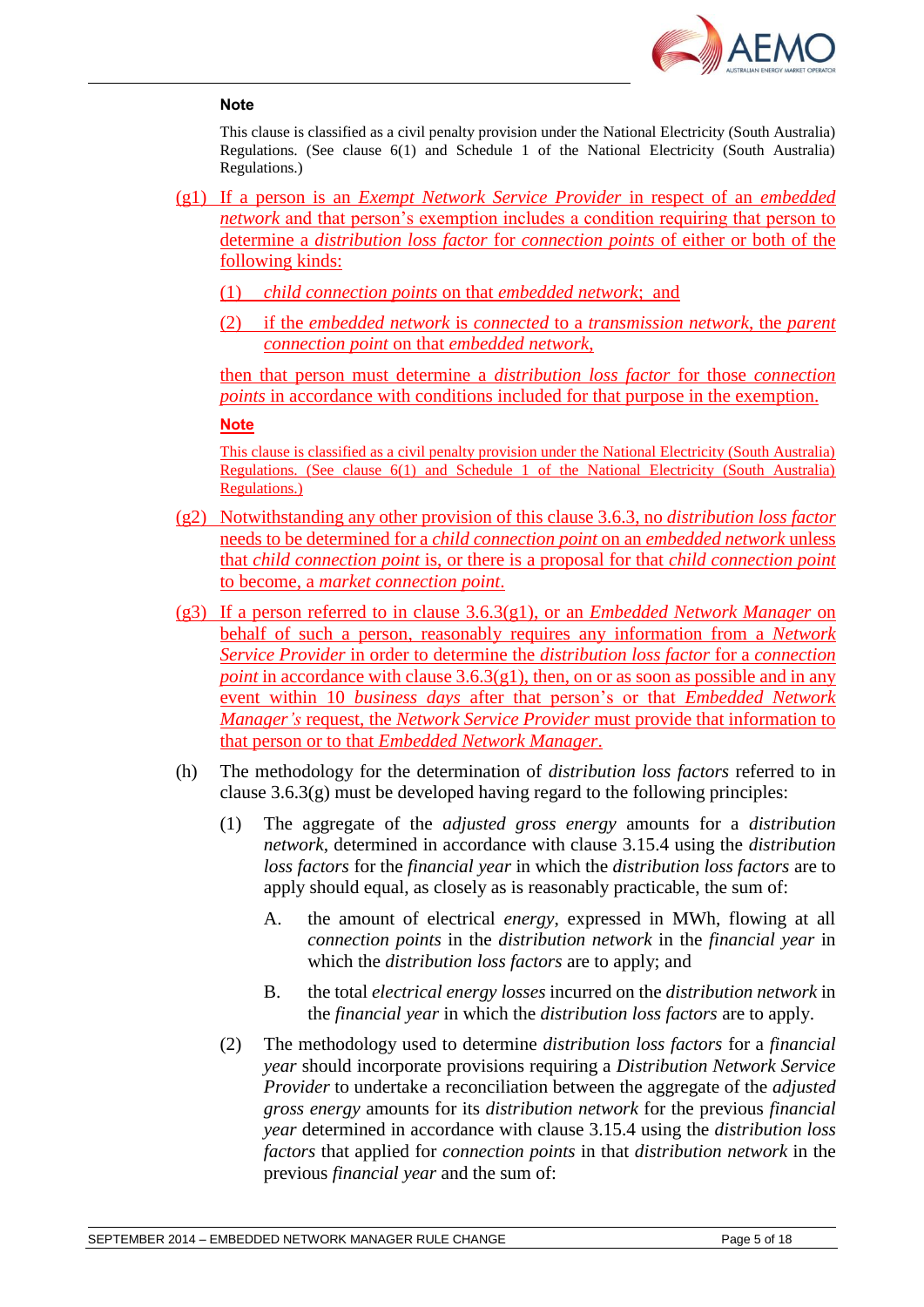

- (i) the amount of electrical *energy*, expressed in MWh flowing, at all *connection points* in its *distribution network* in the previous *financial year*; and
- (ii) the total *electrical energy losses* incurred on its *distribution network* in the previous *financial year*.
- (3) The *distribution loss factor* for a *distribution network connection point*, other than those described in clause  $3.6.3(b)(2)(i)$ , is determined using a volume weighted average of the *average electrical energy loss* between the *transmission network connection point* or *virtual transmission node* to which it is assigned and each *distribution network connection point* in the relevant class of *distribution network connection points* assigned to that *transmission network connection point* or *virtual transmission node* for the *financial year* in which the *distribution loss factor* is to apply.
- (4) The *distribution loss factor* for a *distribution network connection point* described in clause 3.6.3(b)(2)(i) is determined using the *average electrical energy loss* between the *distribution network connection point* and the *transmission network connection point* to which it is assigned in the *financial year* in which the *distribution loss factor* is to apply.
- (5) In determining the *average electrical energy losses* referred to in clauses 3.6.3(h)(3) and (4), the *Distribution Network Service Provider* must use the most recent actual *load* and *generation* data available for a consecutive 12 month period must be used except that adjustments tobut may adjust this *load* and *generation* data may be made to take into account projected *load* and / or *generation* growth in the *financial year* in which the *distribution loss factors* are to apply.
- (6) In determining *distribution loss factors*, flows in *network elements* that solely or principally provide *market network services* will be treated as invariant, as the methodology is not seeking to calculate the *marginal losses* within such *network elements*.
- (i) Each year the a *Distribution Network Service Provider* must determine the *distribution loss factors* to apply in the next *financial year* in accordance with clauses 3.6.3(g) and 3.6.3(g1)(1)(A) and provide these to *AEMO* for *publication* by 1 April. Before providing the *distribution loss factors* to *AEMO* for *publication*, the *Distribution Network Service Provider* must obtain the approval of the *AER* for the *distribution loss factors* it has determined for the next *financial year*.
- (j) Each year a person referred to in clause 3.6.3(g1) must determine the *distribution loss factors* to apply in the next *financial year* in accordance with clauses 3.6.3(g1) and provide these to *AEMO* for *publication* by 1 April. Before providing the *distribution loss factors* to *AEMO* for *publication*, that person must obtain the approval of the *AER* for the *distribution loss factors* it has determined for the next *financial year*.
- (k) In this clause 3.6.3, any reference to a *Distribution Network Service Provider* means a person who engages in the activity of owning, controlling or operating a *distribution system* and who is registered by *AEMO* as a *Network Service Provider* under Chapter 2.

#### **3.13.3 Standing data**

…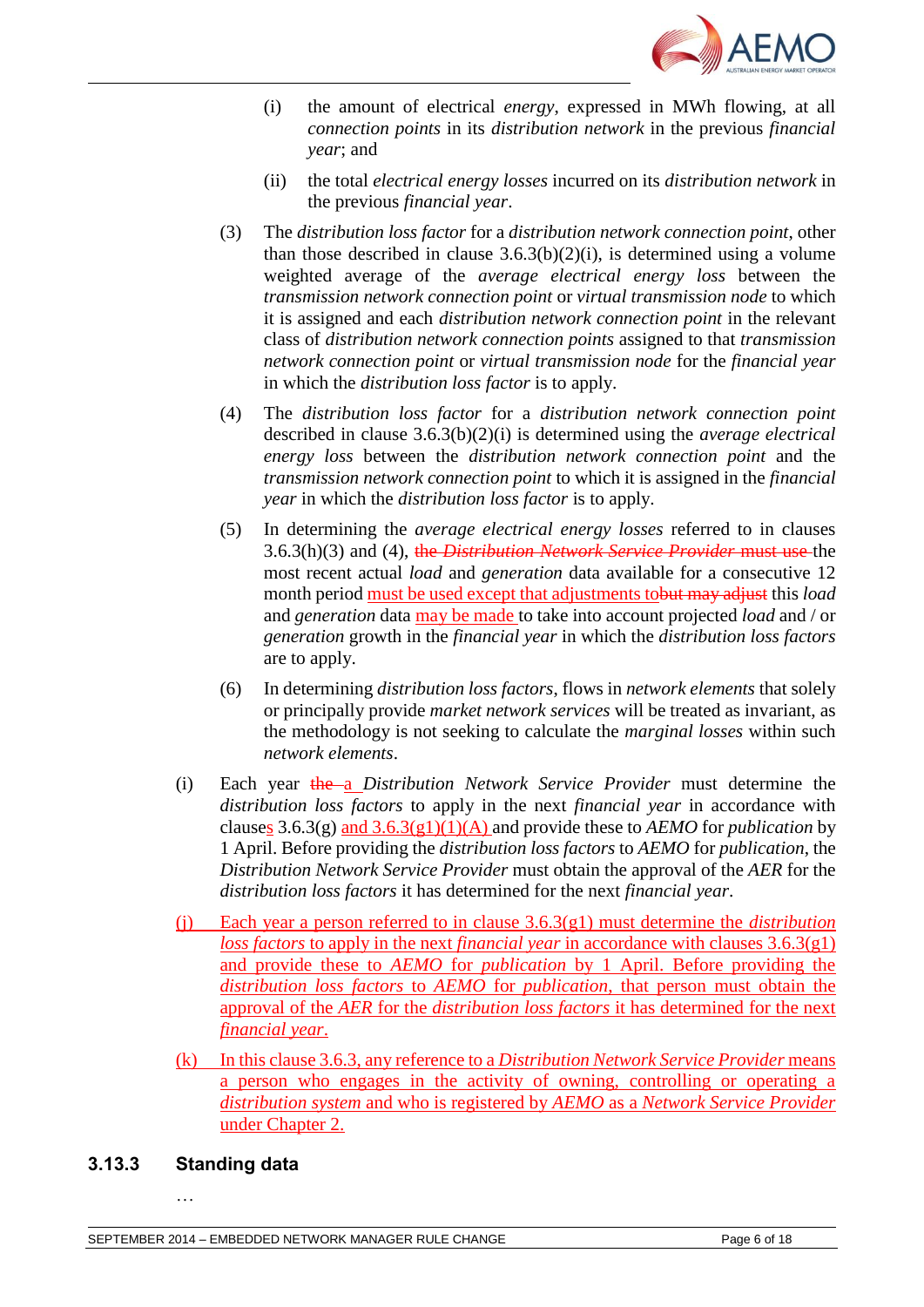

(o) *Network Service Providers* and persons referred to in clause 3.6.3(g1) must advise *AEMO* of their *distribution loss factors*, duly authorised by the *AER*, and *AEMO* must *publish* such *distribution loss factors* in accordance with clauses 3.6.3(i) and (j).

# **7. Metering**

…

…

## **7.1.4 Amendment of procedures in the Metering Chapter**

- 
- (e) Where in *AEMO's* reasonable opinion, a proposal referred to in paragraph (a) relates to amendments that are of a minor or administrative nature, *AEMO* is not required to undertake the *Rules consultation procedures* but must:
	- (1) *publish* the proposal including the accompanying reasons;
	- (2) issue a notice to *Registered Participants*, *Metering Providers*, *Metering Data Providers*, *Embedded Network Managers, Ministers* and the *AER* advising that the amendment to the procedure has been *published*;
	- (3) invite submissions on the proposal;
	- (4) allow 10 *business days* for the receipt of submissions;
	- (5) allow a reasonable extension of time for submissions if requested in writing by a *Registered Participant*, *Metering Provider;* or *Metering Data Provider* or *Embedded Network Manager*;
	- (6) *publish* submissions as soon as practicable after submissions have been received;

## **7.2.2 Responsibility of the Market Participant**

- (a) A *Market Participant:*
	- (1) may elect to be the *responsible person* for a *metering installation* that is a type 1, 2, 3 or 4 *metering installation* connected to, or proposed to be connected to, a *Local Network Service Provider's network*; and
	- (2) is the *responsible person* for a *metering installation*, regardless of its type, if the *connection point* for that *metering installation* is or is proposed to be a *child connection point* in an *embedded network*.
- (b) A *Market Participant* is the *responsible person* for a type 1, 2, 3 or 4 *metering installation* referred to in clause 7.2.2(a)(1) if:
	- (1) the *Market Participant* elects not to request an offer from, or does not accept the offer of, the *Local Network Service Provider* for the provision of a *metering installation* under clause 7.2.3; or
	- (2) an agreement under clause 7.2.3 is terminated due to a breach by the *Market Participant*.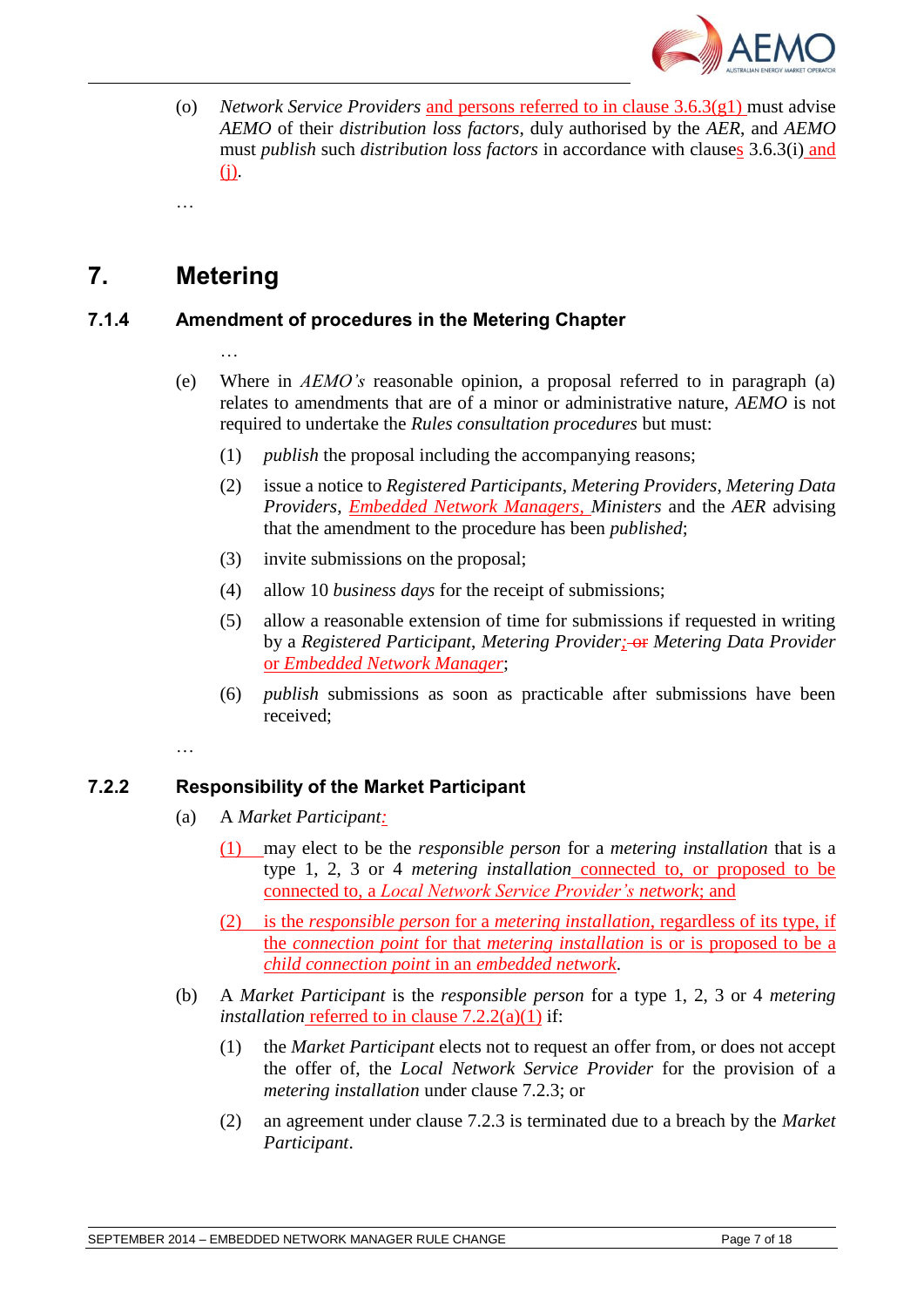

#### **7.2.3 Responsibility of the Local Network Service Provider**

- (a) The *Local Network Service Provider* is the *responsible person* for:
	- (1) a type 1, 2, 3 or 4 *metering installation* referred to in clause 7.2.2(a)(1)connected to, or proposed to be connected to, the *Local Network Service Provider's network* where the *Market Participant* has accepted the *Local Network Service Provider's* offer in accordance with paragraphs (b) and (c); and
	- (2) a type 5, 6 or 7 *metering installation* connected to, or proposed to be connected to, the *Local Network Service Provider's network* in accordance with paragraphs (d) to (i).

#### **Types 1 - 4 metering installations on the Local Network Service Provider's network**

- (b) A *Market Participant* may request in writing an offer from the *Local Network Service Provider* to act as the *responsible person* where a type 1, 2, 3 or 4 *metering installation* referred to in clause  $7.2.2(a)(1)$  is, or is to be, installed.
- (c) If the *Local Network Service Provider* receives a request under paragraph (b), the *Local Network Service Provider* must:
	- (1) offer to act as the *responsible person* in respect of that *metering installation*;
	- (2) provide the *Market Participant* with the name of the *Metering Provider* and the name of the *Metering Data Provider* that would be engaged under clauses 7.2.5(a) and 7.2.5(c1), if requested by the *Market Participant*; and
	- (3) provide the *Market Participant* with the terms and conditions relating to the offer,

no later than 15 *business days* after the *Local Network Service Provider* receives the written request from the *Market Participant*.

#### **Note**

This clause is classified as a civil penalty provision under the National Electricity (South Australia) Regulations. (See clause 6(1) and Schedule 1 of the National Electricity (South Australia) Regulations.)

#### **Types 5 -7 metering installations on the Local Network Service Provider's network**

- (d) The *Local Network Service Provider* may provide a *Market Participant* with a standard set of terms and conditions on which it will agree to act as the *responsible person* for a type 5, 6 or 7 *metering installation* referred to in clause 7.2.3(a)(2).
- (e) Where the *Local Network Service Provider* has not provided the *Market Participant* with the standard set of terms and conditions referred to in paragraph (d), the *Market Participant* must request an offer from the *Local Network Service Provider* to act as the *responsible person* where such a type 5, 6 or 7 *metering installation* is, or is to be, installed.

#### **Note**

This clause is classified as a civil penalty provision under the National Electricity (South Australia) Regulations. (See clause 6(1) and Schedule 1 of the National Electricity (South Australia) Regulations.)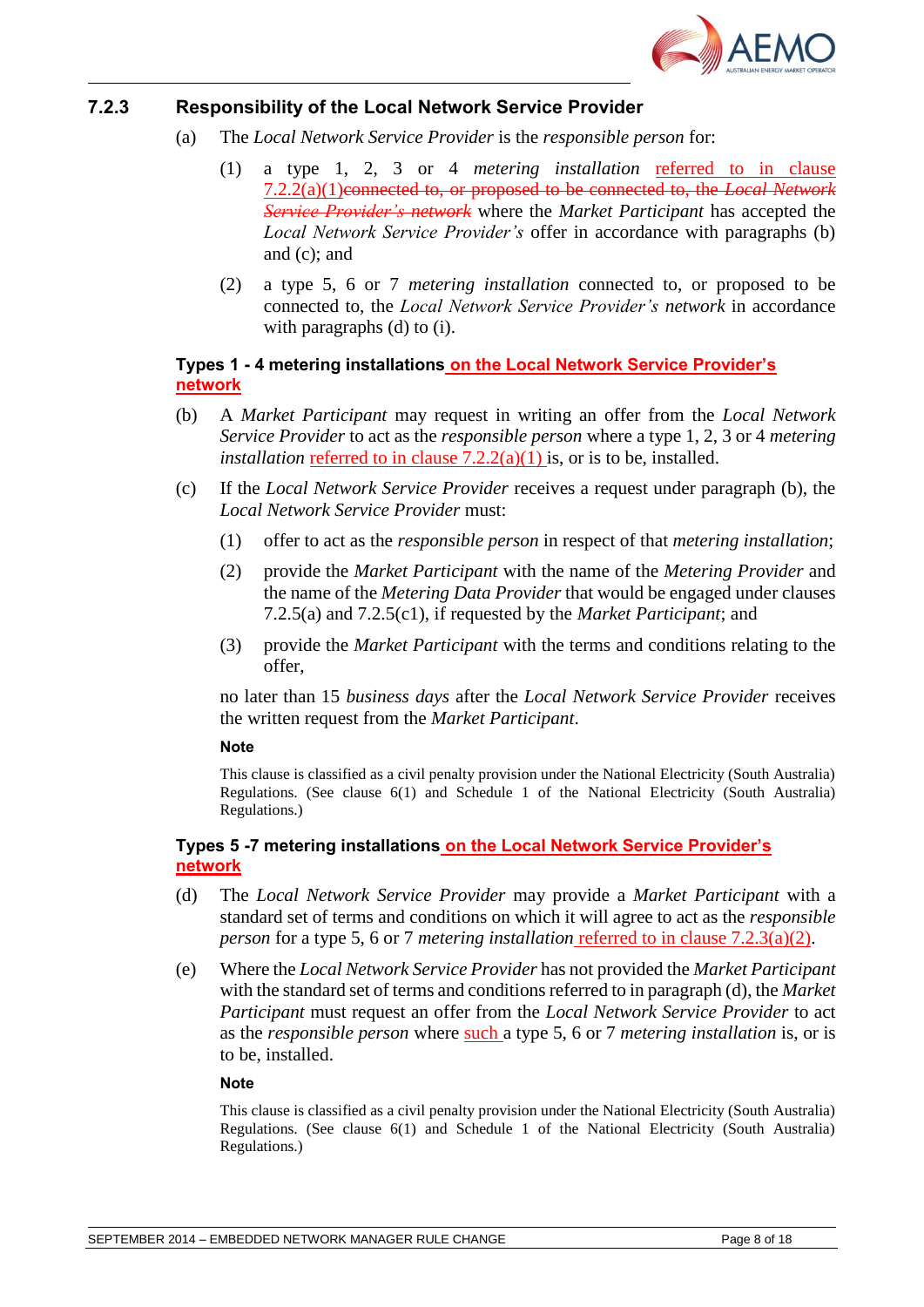

- (f) The *Local Network Service Provider* must, within 15 *business days* of receipt of the request under paragraph (e), make an offer to a *Market Participant* setting out the terms and conditions on which it will agree to act as the *responsible person*.
- (g) The terms and conditions of an offer made under paragraphs (d) or (f) must:
	- (1) be fair and reasonable; and
	- (2) not have the effect of unreasonably discriminating between *Market Participants*, or between the customers of a *Market Participant*.
- (h) In relation to an offer made under paragraphs (d) or (f), a *Market Participant*:
	- (1) must accept the offer; or
	- (2) may dispute the offer in accordance with rule 8.2.

This clause is classified as a civil penalty provision under the National Electricity (South Australia) Regulations. (See clause 6(1) and Schedule 1 of the National Electricity (South Australia) Regulations.)

- (i) If a *Market Participant* accepts the offer in accordance with paragraph (h), the *Local Network Service Provider*:
	- (1) becomes the *responsible person*; and
	- (2) must provide *AEMO* with the *NMI* for the *metering installation* within 10 *business days* of entry into a *connection agreement* under clause 5.3.7 with that *Market Participant*.

#### **7.2.8 Market Settlement and Transfer Solution Procedures**

- …
- (c) The *Market Settlement and Transfer Solution Procedures* may include roles and responsibilities for *Metering Providers,* and *Metering Data Providers* and *Embedded Network Managers*.
- (d) All *Registered Participants*, *Metering Providers,* and *Metering Data Providers* and *Embedded Network Managers* must comply with the *Market Settlement and Transfer Solution Procedures*.

**Note**

This clause is classified as a civil penalty provision under the National Electricity (South Australia) Regulations. (See clause 6(1) and Schedule 1 of the National Electricity (South Australia) Regulations.)

…

# **7.2A.4 Content of the B2B Procedures**

…

- (h) The *B2B Procedures* may include roles and responsibilities for *Metering Providers,*  and *Metering Data Providers* and *Embedded Network Managers*.
- (i) Subject to the *Information Exchange Committee* following the requirements placed upon it in the *Rules* in relation to the *B2B Procedures*, *Local Retailers*, *Market Customers*, *Distribution Network Service Providers*, *AEMO*, *Metering Providers,*  and *Metering Data Providers* and *Embedded Network Managers* must comply with the *B2B Procedures*.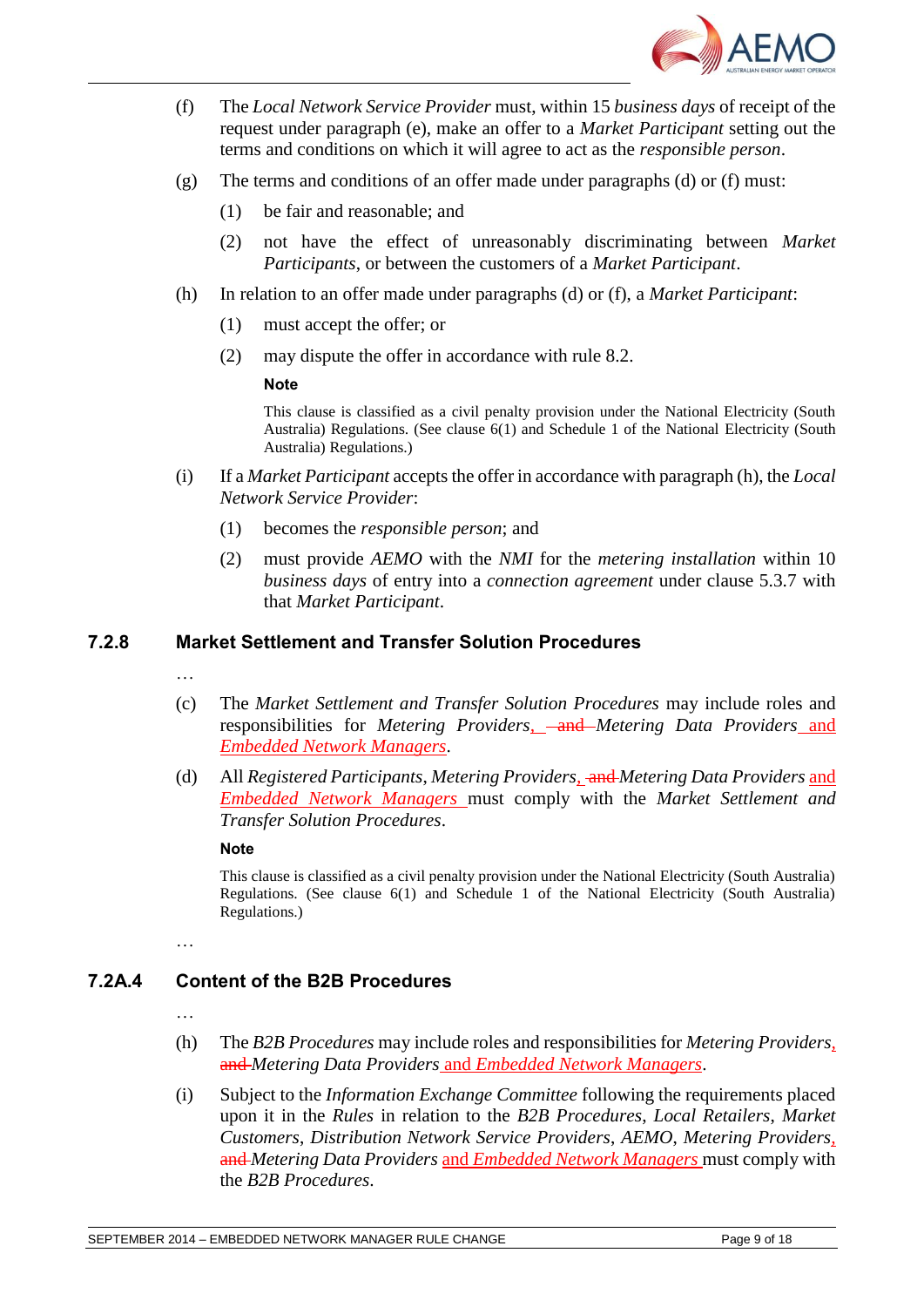

## **7.7 Entitlement to metering data and access to metering installation**

- (a) The only persons entitled to access *energy data* or to receive *metering data*, *NMI Standing Data*, *settlements ready data* or data from the *metering register* for a *metering installation* are:
	- …
	- (4) the *Network Service Provider* or providers and any *Exempt Embedded Network Service Provider* and any *Embedded Network Manager* associated with the *connection point*;
	- …

## **7.14.1 Requirements of the metrology procedure**

…

…

- (c) The *metrology procedure* must include:
	- …
	- (3) the obligations of *responsible persons*, *financially responsible Market Participants*, *Local Network Service Providers*, *Metering Providers,* and *Metering Data Providers* and *Embedded Network Managers*;

## **7.16 Embedded Networks, Exempt Embedded Network Providers and Embedded Network Managers**

### **7.16.1 Role of Embedded Network Managers**

The provision of *embedded network management services* must be carried out only by an *Embedded Network Manager*.

**Note**

This clause is classified as a civil penalty provision under the National Electricity (South Australia) Regulations. (See clause 6(1) and Schedule 1 of the National Electricity (South Australia) Regulations.)

### **7.16.2 Qualifications and registration of Embedded Network Managers**

- (a) Subject to clause 11.68.2(a), an *Embedded Network Manager* is a person who:
	- (1) meets the requirements set out in schedule 7.7; and
	- (2) is accredited and registered by *AEMO* in that capacity in accordance with the qualification process established under clause S7.7.1(b).
- (b) Any person may apply to *AEMO* for accreditation and registration as an *Embedded Network Manager*.
- (c) *AEMO* must include requirements for accreditation and registration of *Embedded Network Managers* in the *ENM service level procedures*. The adoption of the requirements by *Embedded Network Managers* is to be included in the qualification process in accordance with clause S7.7.1(b). The requirements must include a dispute resolution process.
- (d) *AEMO* must develop and *publish* guidelines to assist persons wishing to be accredited and registered by *AEMO* as an *Embedded Network Manager* with the preparation of their applications to *AEMO*.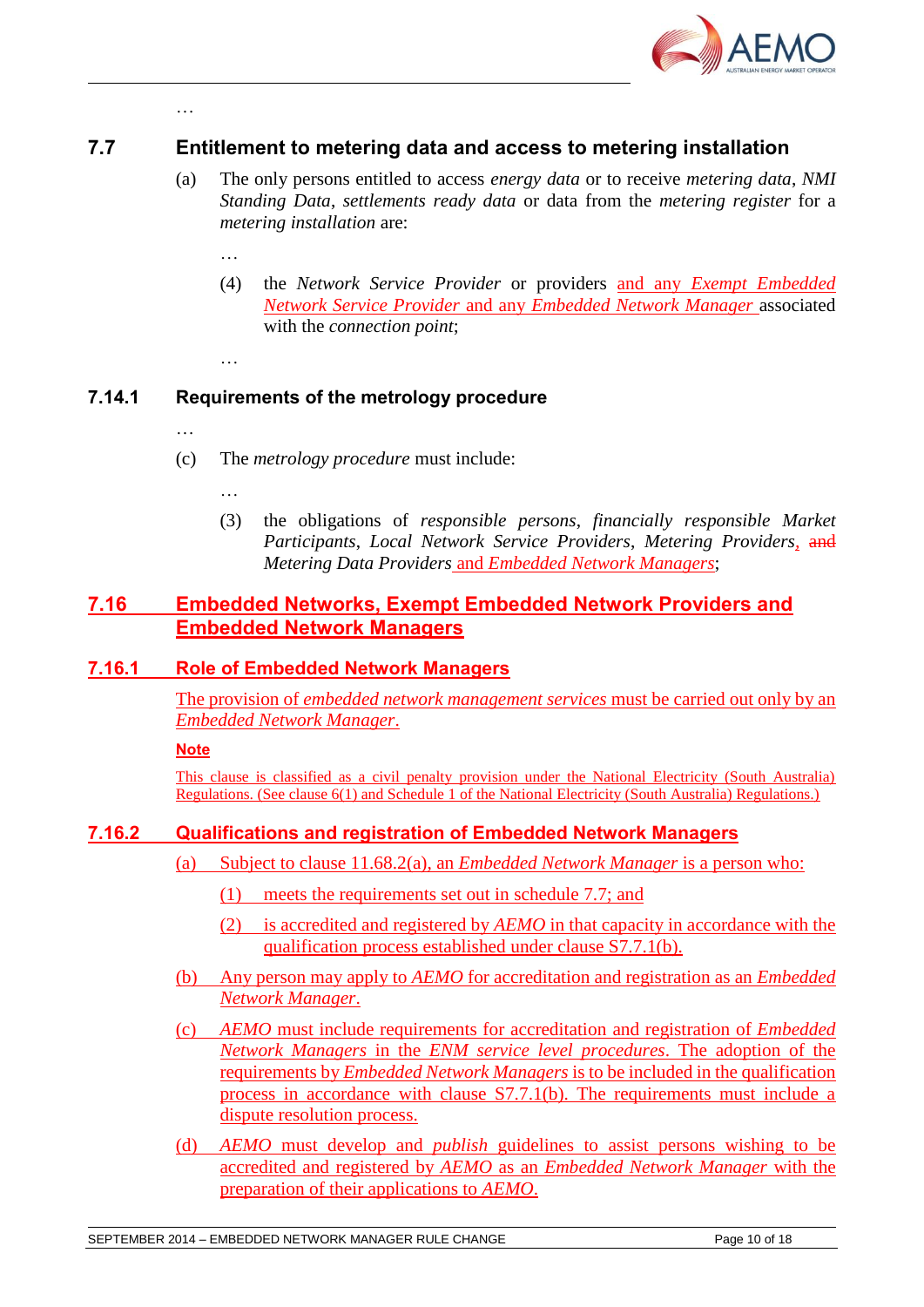

(e) An *Embedded Network Manager* must comply with the provisions of the *Rules* and procedures authorised under the *Rules* that are expressed to apply to *Embedded Network Managers*.

## **7.16.3 Requirements of the ENM service level procedures**

- (a) *AEMO* must establish, maintain and *publish* the *ENM service level procedures* that apply to *Embedded Network Managers*, in accordance with this Chapter 7 and this rule 7.16.3.
- (b) *AEMO* must establish and *publish* the *ENM service level procedures* in accordance with clause 7.1.3.
- (c) The *service level procedures* must include:
	- (1) the requirements for the provision of *embedded network management services*;
	- (2) the requirements for the management of relevant *EN wiring information*;
	- (3) information to ensure consistency in practice between the *ENM service level procedures* and other documents developed and published by *AEMO*, including the practices adopted in the *Market Settlement and Transfer Solutions Procedures*.
- (d) The *ENM service level procedures* must include requirements for accreditation and registration including, without limitation:
	- (1) requirements relating to cooperation with *AEMO*, *Registered Participants*, *Metering Providers* and *Metering Data Providers*;
	- (2) the confidentiality of information collected by the *Embedded Network Manager*s;
	- (3) the resolution of disputes between *AEMO* and the *Embedded Network Manager*s, including disputes associated with a breach of the *Rules* and procedures authorised under the *Rules*;
	- (4) the access of *AEMO* to and the inspection and audit by *AEMO* of any relevant database maintained by the *Embedded Network Manager*s;
	- (5) the insurance which must be taken out by or on behalf of the *Embedded Network Manager*s;
	- (6) subcontracting by the *Embedded Network Managers*;
	- (7) the software and systems that are used by the *Embedded Network Manager*s;
	- (8) the ownership of intellectual property that is developed or used by the *Embedded Network Manager*s; and
	- (9) the delivery up to *AEMO* of data, works, material and other property that *AEMO* has the right to in the event of the deregistration of an *Embedded Network Manager*.
- (e) The *ENM service level procedures* must contain information to ensure consistency in practice between the procedures and other documents developed and *published* by *AEMO*, including the practices adopted in the *Market Settlement and Transfer Solutions Procedures*.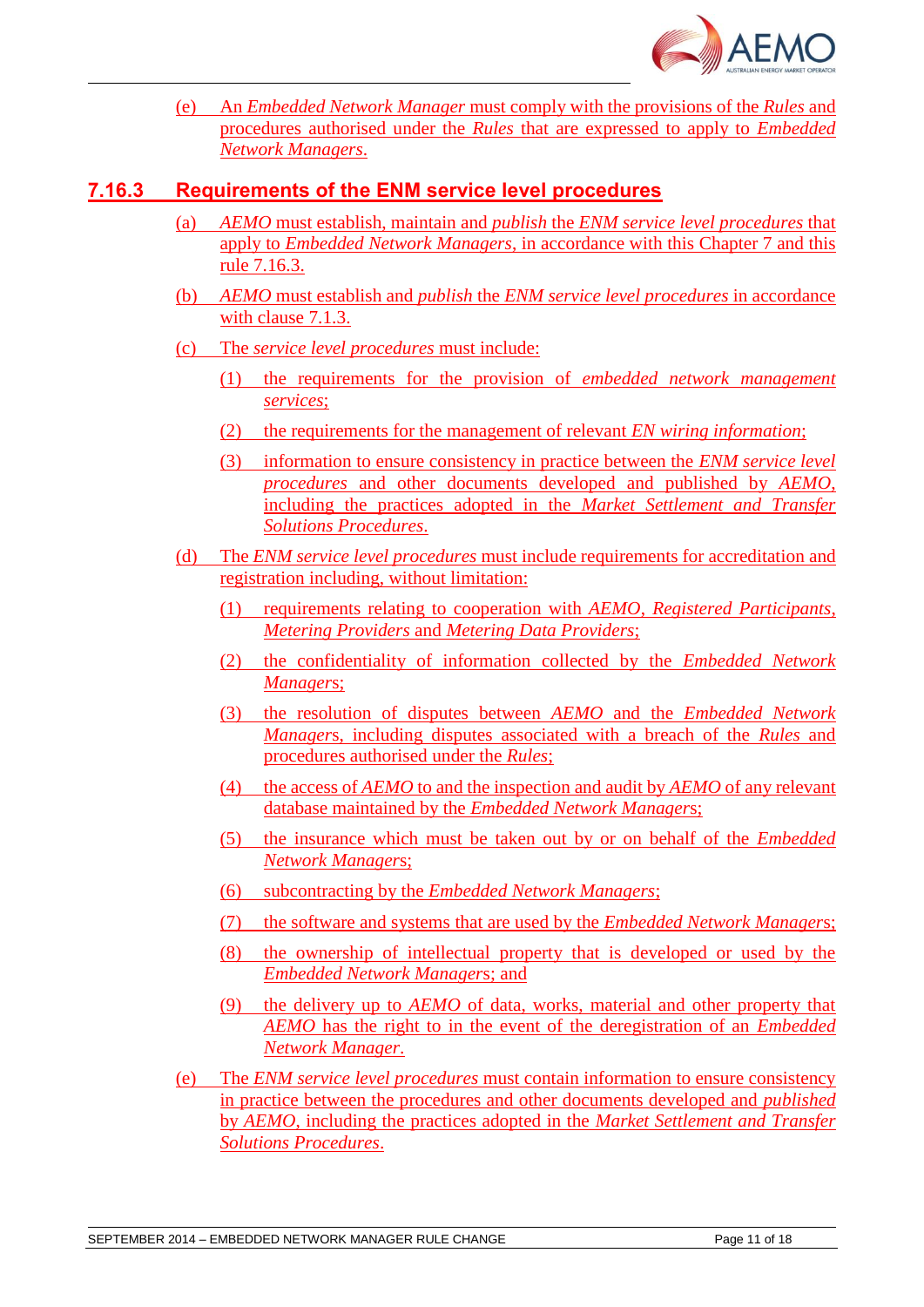

## **7.16.4 Deregistration of Embedded Network Managers**

- (a) *AEMO* must establish, maintain and *publish* a procedure for deregistration of *Embedded Network Managers* which:
	- (1) empowers *AEMO* to deregister an *Embedded Network Manager* if the *Embedded Network Manager* requests deregistration and the request is accompanied by the documents, if any, required by the procedure;
	- (2) empowers *AEMO* to deregister an *Embedded Network Manager*, suspend an *Embedded Network Manager* from registration or allow an *Embedded Network Manager* to continue to operate under constraints agreed with *AEMO*; and
	- (3) incorporates the principles specified in paragraph (b).
- (b) A breach of the provisions of the *Rules* or of the procedures under the *Rules* must be determined against the following principles:
	- (1) the definition of breach must contain three or more levels of severity, the highest level of severity being a 'material breach';
	- (2) the deregistration of an *Embedded Network Manager* can only occur if it can be demonstrated that the *Embedded Network Manager* has performed a material breach; and
	- (3) the levels of a breach with severity below a material breach are to be treated as warnings with different levels of magnitude.
- (c) If *AEMO* reasonably determines that an *Embedded Network Manager* has breached the provisions of the *Rules* or of procedures authorised under the *Rules* that applies to *Embedded Network Managers* then:
	- (1) *AEMO* must send to that *Embedded Network Manager* a notice in writing setting out the nature of the breach; and
	- (2) *AEMO* must, if the *Embedded Network Manager* remains in breach for a period of more than 7 days after notice in accordance with subparagraph (1), conduct a review to assess the *Embedded Network Manager's* capability for ongoing compliance with the *Rules* or procedures authorised under the *Rules*.
- (d) *AEMO* may, following a review conducted under paragraph (c) and in accordance with the procedure under paragraph (a), deregister the *Embedded Network Manager*, suspend the *Embedded Network Manager* from registration or allow the *Embedded Network Manager* to continue to operate under constraints agreed with *AEMO*.
- (e) If following a review under paragraph (d), *AEMO* deregisters or suspends from registration or allows the *Embedded Network Manager* to continue to operate under constraints, then *AEMO* must inform the relevant *Exempt Embedded Network Service Providers* the relevant *responsible person(s)*, the relevant *financially responsible Market Participants* and the relevant *Local Network Service Providers* of the outcome of that review.

### **7.16.5 List of Embedded Network Managers**

*AEMO* must *publish* a list of persons accredited and registered as *Embedded Network Managers*.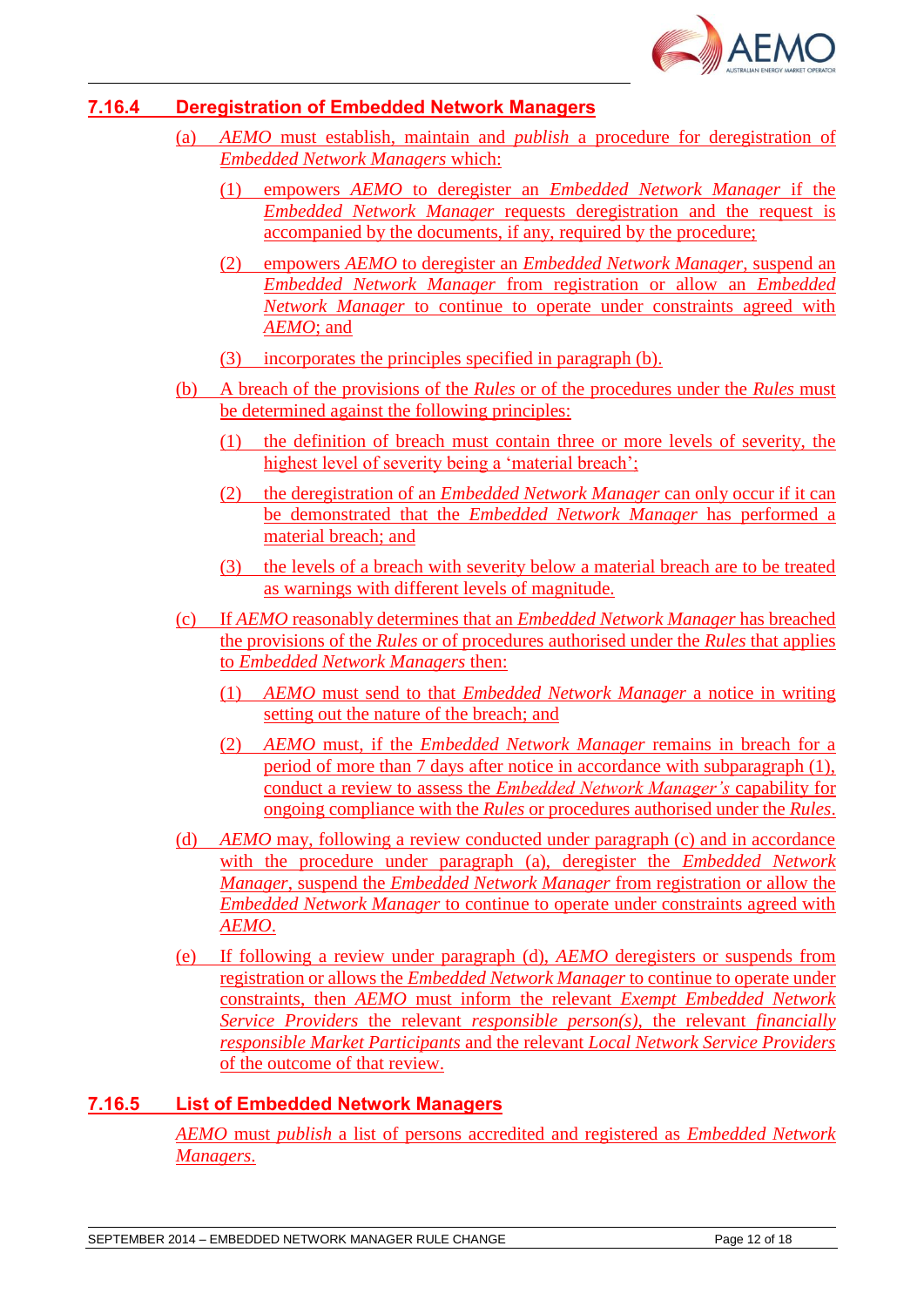![](_page_12_Picture_0.jpeg)

## **7.16.6 EN information**

An *Embedded Network Manager* must maintain information about the types and configuration of *metering installations* at the *Embedded Network Manager's embedded network* and about the subtractive or other arrangements used in respect of those *metering installations* in *settlements* and, in accordance with the *B2B Procedures*, make that information available on request to:

- (a) the *financially responsible Market Participant* for any *child connection point* on the *embedded network* or that *Market Participant's Metering Provider*; or
- (b) any *Market Participant* to whom *financial responsibility* for any such *child connection point* is to be transferred or that *Market Participant's* proposed *Metering Provider*.

### **7.16.7 Guide to embedded networks**

*AEMO* must develop and *publish* a guide to *embedded networks* addressing, without limitation:

- (a) exemptions granted by the *AER* under section 13(3) of the *National Electricity Law*  and clause 2.5.1(d) in respect of *embedded networks*;
- (b) which *retailers* and other persons are able to sell electricity to consumers whose premises are *supplied* with electricity conveyed through *embedded networks*; and
- (c) the roles, responsibilities and obligations of *Embedded Network Managers* under the *Rules* and procedures authorised under the *Rules*.

# **Schedule 7.7 Embedded Network Managers**

### **S7.7.1 General**

- (a) An *Embedded Network Manager* must be accredited and registered by *AEMO*.
- (b) *AEMO* must establish a qualification process for *Embedded Network Managers* that enables accreditation and registration to be achieved in accordance with the requirements of this schedule 7.7.
- (c) An *Embedded Network Manager* must ensure that *embedded network management services* are carried out in accordance with the *Rules* and procedures authorised under the *Rules*.

### **S7.7.2 Capabilities of Embedded Network Managers**

*Embedded Network Managers* must be able to exhibit to the reasonable satisfaction of *AEMO* the following capabilities:

- (a) Detailed understanding of the *Rules* including this Chapter 7, and all procedures authorised under the *Rules* including the *ENM service level procedures*.
- (b) Detailed understanding of:
	- (1) the terms and conditions on which the *AER* grants exemptions under section 13 of the *National Electricity Law* to persons who engage in the activity of owning, controlling or operating *embedded networks*; and
	- (2) any related guidelines developed and issued by the *AER* under clause 2.5.1.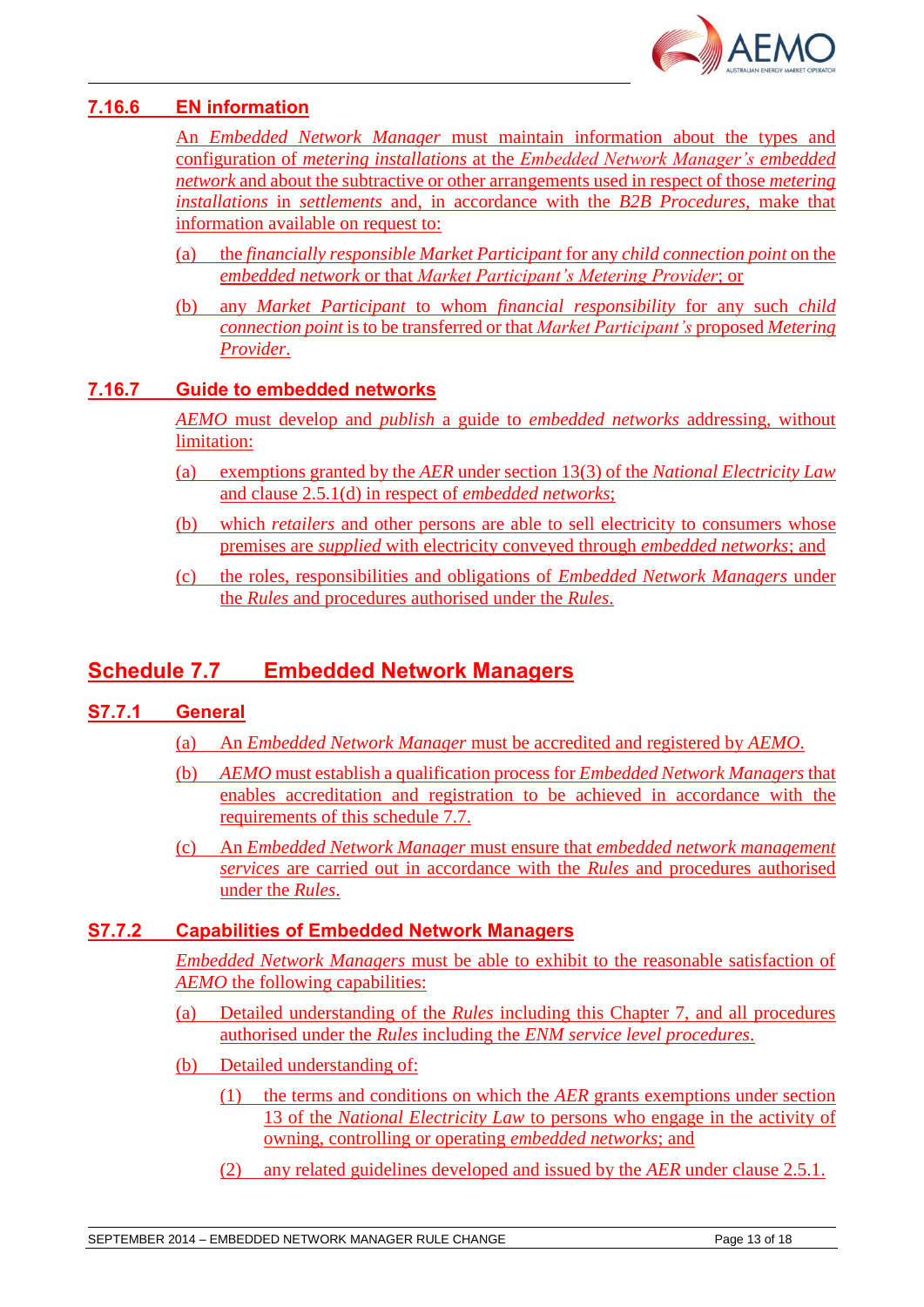![](_page_13_Picture_0.jpeg)

- (c) Detailed understanding of the participant role relationships and obligations that exist between *Embedded Network Managers, Metering Data Providers*, *Metering Providers*, *financially responsible Market Participants*, *Local Network Service Providers*, *AEMO* and *responsible persons*.
- (d) The establishment of a system which will:
	- (1) underpin all operational documentation, processes and procedures;
	- (2) facilitate good change control management of procedures, IT systems and software;
	- (3) provide audit trail management of *EN wiring information*;
	- (4) maintain security controls and data integrity; and
	- (5) maintain knowledge and understanding of the *Rules* and relevant procedures, standards and guides authorised under the *Rules*.
- (e) Understanding of the required logical interfaces necessary to support the provision of *embedded network management services* including the interfaces needed to:
	- (1) access *AEMO's* systems;
	- (2) support the *metrology procedure*, *B2B Procedures* and *Market Settlement and Transfer Solution Procedures*.

# **8. Administrative Functions**

# **8.2.1 Application and guiding principles**

- …
- (a1) For the purposes of this rule 8.2 only, "*Registered Participant*" is deemed to include not just *Registered Participants* but also *AEMO*, *Connection Applicants*, *Metering Providers*, *Metering Data Providers, Embedded Network Managers* and *NMAS providers* (including *NSCAS preferred tenderers*) who are not otherwise *Registered Participants*, except that this will not be the case where the term "*Registered Participant*":
	- (1) is used in clauses 8.2.2(b)(4), 8.2.2(d), 8.2.3(a), 8.2.3(b)(5) and 8.2.5(e); or
	- (2) first occurs in clauses 8.2.3(b), 8.2.3(b)(3), 8.2.3(b)(4) or 8.2.3(c); or
	- (3) last occurs in clauses  $8.2.4(a)$  or  $8.2.9(c)$ .
- …
- (h) Rule 8.2 does not apply to:
- …

…

(11) a decision by *AEMO* whether or not to deregister a *Metering Provider*, or *Metering Data Provider* or *Embedded Network Manager* under clause 7.4.3(dc) or clause 7.16.4(d) or to suspend a *Metering Provider*, or *Metering Data Provider* or *Embedded Network Manager* from a category of registration under clause 7.4.3(c) or clause  $7.16.4(d)$  or to impose agreed constraints on the continued operation of a *Metering Provider*, or *Metering Data Provider* or *Embedded Network Manager*;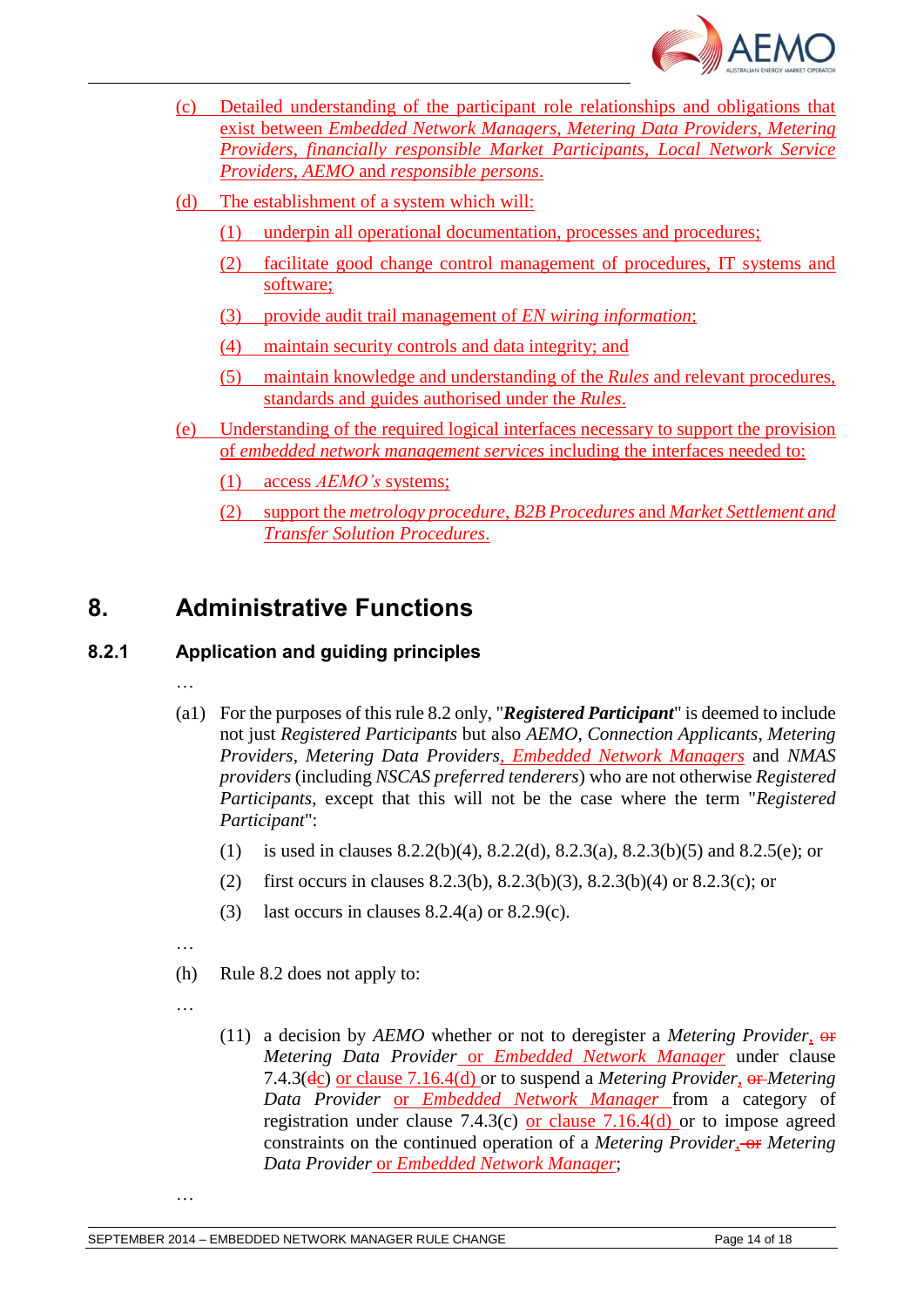![](_page_14_Picture_0.jpeg)

# **10. Glossary**

### *child connection point*

The agreed point of *supply* between an *embedded network* and an electrical installation, *generating unit* or other *embedded network connected* to that *embedded network*.

#### *connection point*

The agreed point of *supply* established between *Network Service Provider*(s) and another *Registered Participant*, *Non-Registered Customer* or *franchise customer* and, in respect of an *embedded network*, the *parent connection point* and a *child connection point*.

#### *distribution network connection point*

A *connection point* on a *distribution network*.

#### *Distribution Network Service Provider*

Subject to clause 3.6.3(k),  $a\mathbf{A}$  person who engages in the activity of owning, controlling, or operating a *distribution system.*

### *embedded network*

A *distribution network* forming part of the *national grid* which is not a *Network Service Provider's distribution network*.

#### *embedded network management services*

Services that involve carrying out the roles, discharging the responsibilities and complying with the obligations of an *Embedded Network Manager* under the *Rules* and procedures authorised under the *Rules.*

### *Embedded Network Manager*

A person:

- (a) who meets the requirements listed in schedule 7.7 and has been accredited and registered by *AEMO* as, an *Embedded Network Manager* or who is deemed under clause 11.68.2(a) to have been accredited and registered by *AEMO* as an *Embedded Network Manager*; and
- (b) who has not been deregistered by AEMO as an *Embedded Network Manager* under clause 7.16.4(d).

### *EN information*

The information about an *embedded network* an *Embedded Network Manager* is required to maintain under clause 7.16.6.

### *ENM service level procedures*

The procedures established by *AEMO* in accordance with clause 7.16.3.

### *Exempt Embedded Network Service Provider*

A person who engages in the activity of owning, controlling or operating an *embedded network* under an exemption granted by the *AER* under section 13 of the *National Electricity Law* and clause 2.5.1(d)

#### *NMI Standing Data*

The following data in respect of a *connection point*:

SEPTEMBER 2014 – EMBEDDED NETWORK MANAGER RULE CHANGE Page 15 of 18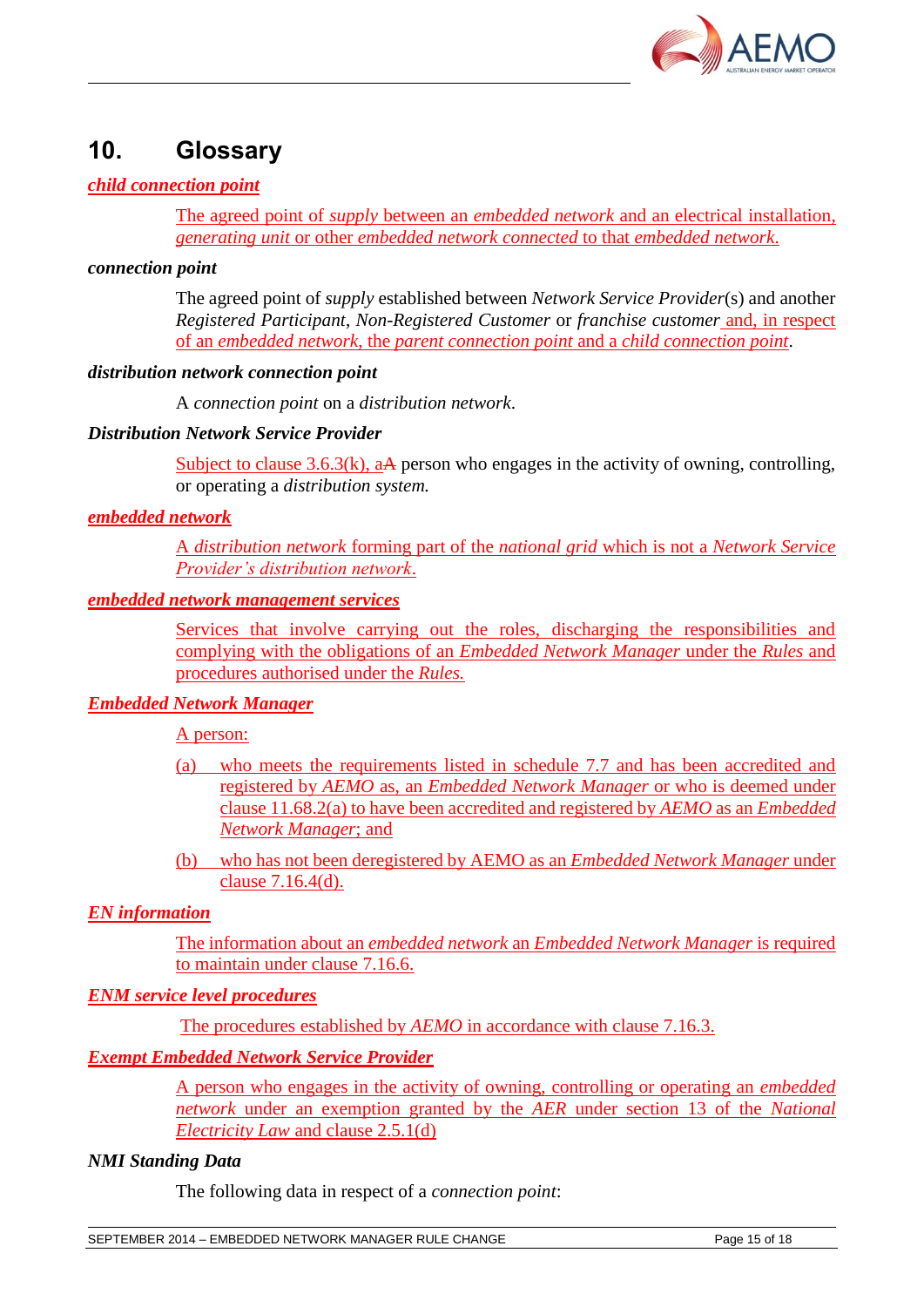![](_page_15_Picture_0.jpeg)

- (a) the *NMI* of the *connection point* and the street address of the relevant *connection point* to which that *NMI* is referable;
- (b) the *NMI* checksum for the *connection point*;
- (c) the identity of the *Local Network Service Provider* or, if the *connection point* is a *child connection point* on an *embedded network*, of the *Embedded Network Manager* and the *Exempt Embedded Network Service Provider*;
- (d) the code (known as a TNI) identifying the relevant *transmission node* which identifies the *transmission loss factor* and/or *transmission use of system* charge for the *connection point* and, if the *connection point* is a *child connection point* in an *embedded network*, the *NMI* of the *parent connection point* on that *embedded network*;
- (e) the relevant *distribution loss factor* applicable to the *connection point*;
- (f) the Network Tariff (identified by a code) applicable in respect of the *connection point*;
- (g) the *NMI* classification code (as set out in the *Market Settlement and Transfer Solution Procedures*) of the *connection point*;
- (h) the read cycle date, or date of next scheduled read or date in a relevant code representing the read cycle date or date of next scheduled read, for that *connection point*;
- (i) the profile type applicable to the *connection point*; and
- (j) such other categories of data as may be referred to in the *Market Settlement and Transfer Solution Procedures* as forming *NMI Standing Data*,

and, for the avoidance of doubt, does not include any *metering data* or other details of an end-user's consumption at that *connection point*.

#### *parent connection point*

The point of *supply* between an *embedded network* and the *Network Service Provider's network* or other *network* to which the *embedded network* is *connected*.

#### *Registered Participant*

A person who is registered by *AEMO* in any one or more of the categories listed in rules 2.2 to 2.7 (in the case of a person who is registered by *AEMO* as a *Trader*, such a person is only a *Registered Participant* for the purposes referred to in rule 2.5A). However, as set out in clause 8.2.1(a1), for the purposes of some provisions of rule 8.2 only, *AEMO*, *Connection Applicants*, *Metering Providers*, and *Metering Data Providers* and Embedded Network Managers who are not otherwise *Registered Participants* are also deemed to be *Registered Participants*.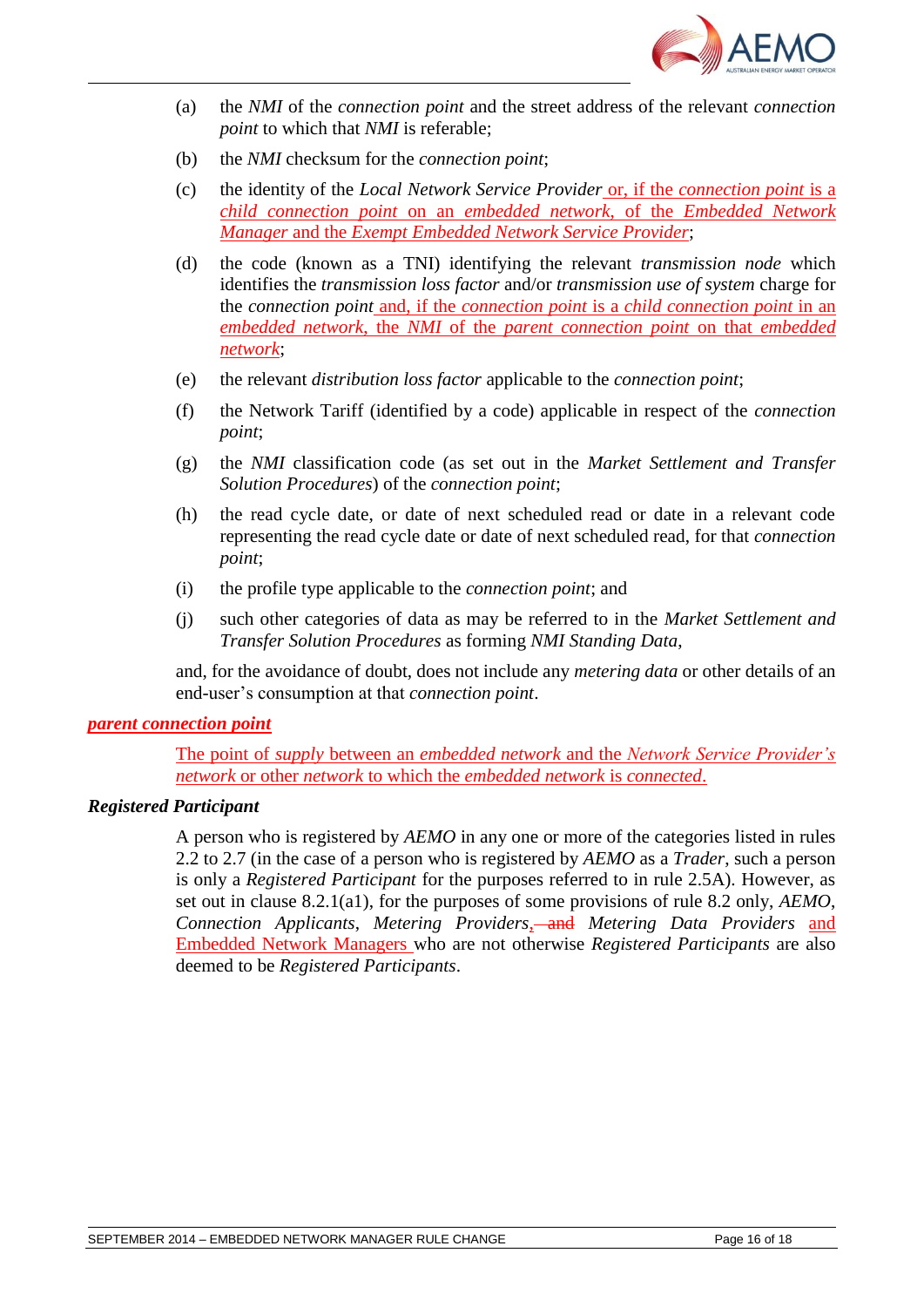![](_page_16_Picture_0.jpeg)

# **11. Savings and Transitional Rules**

# **Part ZZB Embedded Network Managers**

## **11.68 Rules consequential on the making of the National Electricity Amendment (Embedded Network Managers) Rule 2014**

## **11.68.1 Definitions**

In this rule 11.68:

**Amending Rule** means the National Electricity Amendment (Embedded Network Manager) Rule 2014.

**Amending Rule commencement date** means the date of commencement of the Amending Rule.

## **11.68.2 Market Customers and Network Service Providers as Embedded Network Managers**

(a) Any person who:

- (1) on the Amending Rule commencement date is registered by *AEMO* as a *Market Customer* or as a *Network Service Provider*; and
- (2) within 6 months after the Amending Rule commencement date gives *AEMO* a notice under this clause 11.68.2 stating it wishes to be accredited and registered as an *Embedded Network Manager*,

is on the giving of that notice deemed to be accredited and registered by *AEMO* as an *Embedded Network Manager*.

(b) Clause 11.68.2(a) does not preclude *AEMO* from deregistering, suspending or constraining a *Market Customer* or a *Network Service Provider* as an *Embedded Network Manager* under clause 7.16.4(d).

## **11.68.3 Amendments of the metrology procedure and the Market Settlement and Transfer Solution Procedures and changes to the B2B Procedures**

- (a) As soon as practicable after the Amending Rule commencement date, *AEMO* must *change* the *metrology procedure* and the *Market Settlement and Transfer Solution Procedures* to take into account the Amending Rule.
- (b) As soon as practicable after the Amending Rule commencement date, *the Information Exchange Committee* must recommend a *change* to the *B2B Procedures* to take into account the Amending Rule.
- (c) If, prior to the Amending Rule commencement date and for the purposes of developing *changes* to the *metrology procedure*, the *Market Settlement and Transfer Solution Procedures* or the *B2B Procedures* in anticipation of the Amending Rule, *AEMO* or (in the case of the *B2B Procedures*) the *Information Exchange Committee*, undertook a consultation, step, decision or action equivalent to that required in the *Rules consultation procedures* or otherwise under the *Rules*, then that consultation, step, decision or action is taken to satisfy the equivalent consultation, step, decision or action under the *Rules consultation procedures* or otherwise under the *Rules*.